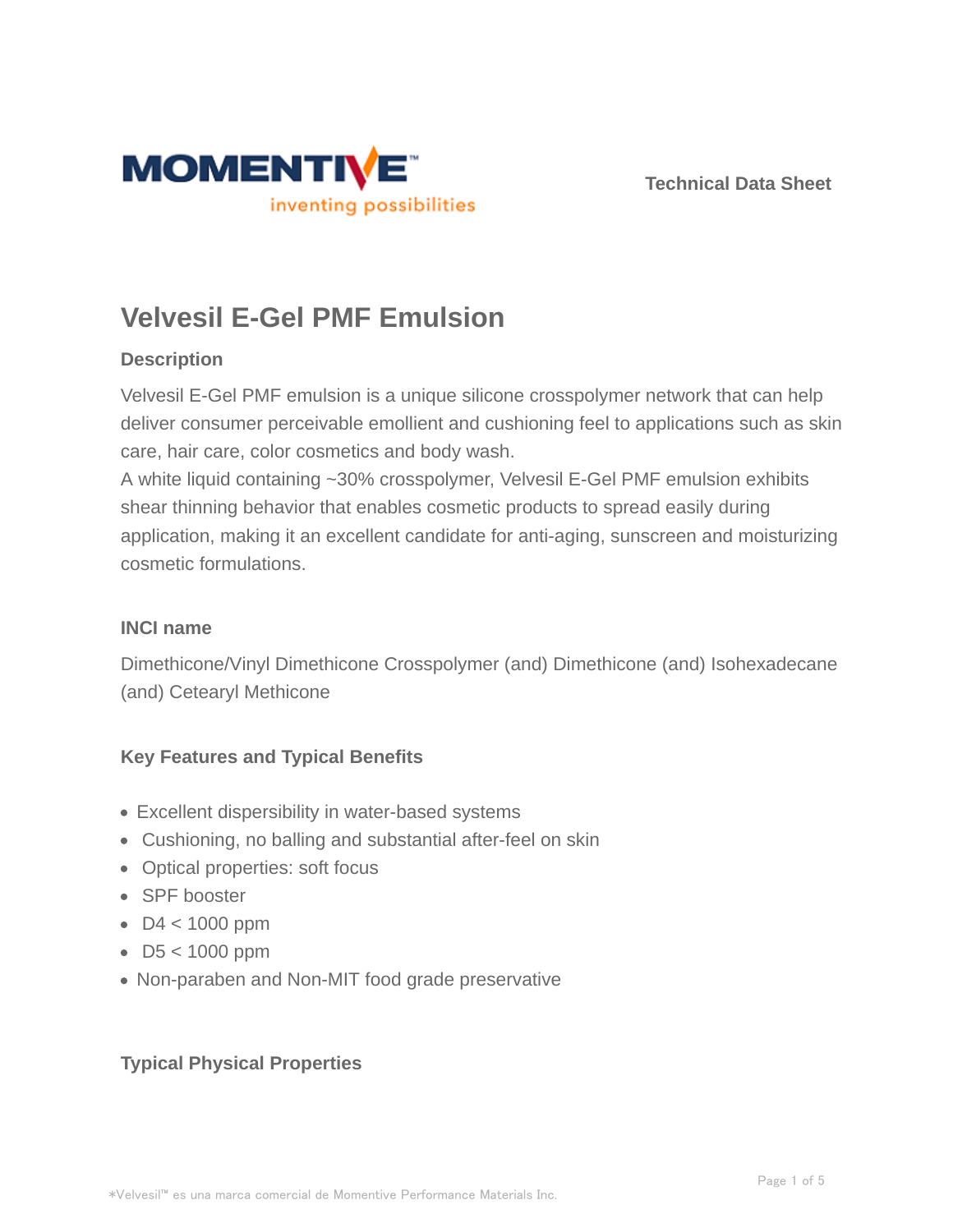| <b>Characteristics</b>  | <b>Typical Data</b> |
|-------------------------|---------------------|
| Appearance              | White liquid        |
| Particle Size, um       | 3                   |
| Crosspolymer Content, % | 30                  |
| Solids Content, %       | 50                  |
| Viscosity, cPs          | 5000                |
| pH                      | $4 - 6$             |
| <b>Shelf Life</b>       | 1 year              |

Typical properties are average data and are not to be used as or to develop specifications.

#### Potential Applications

- Facial Care
- Masks
- Toners
- Essence
- Serum
- Creams
- Lotions
- Tone brightening cream
- Sun Care
- Sunscreens
- Daily wears
- Color Cosmetics
- BB and CC creams
- Foundations
- Concealers
- Hair Care
- Shampoo
- Conditioner
- Leave on cream/essence/serum/spray

## **Current Availability**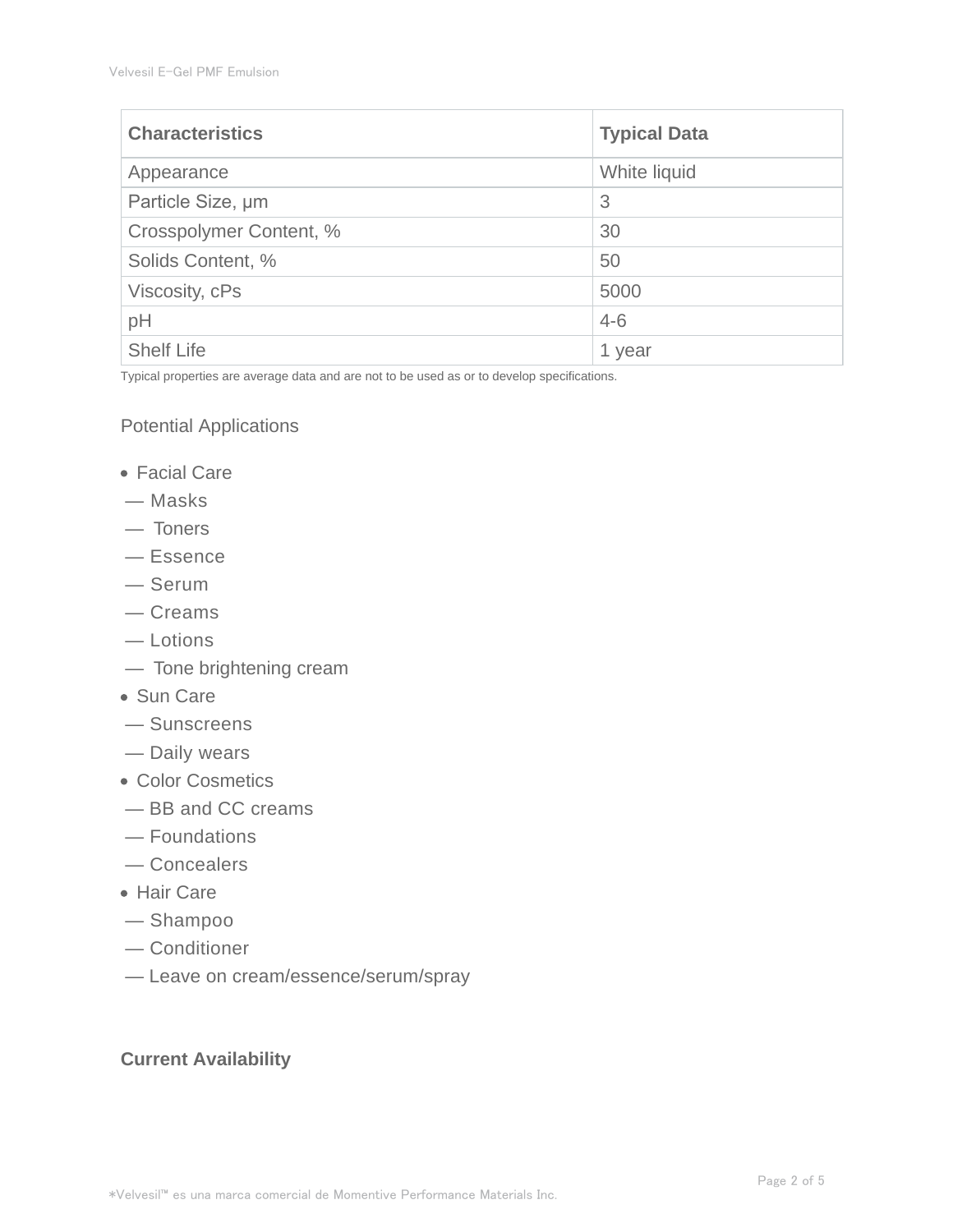| ∣ Product                   | Packaging     |
|-----------------------------|---------------|
| Velvesil E-Gel PMF emulsion | Pail - 15 kg  |
| Velvesil E-Gel PMF emulsion | Drum - 180 kg |

## **Patent Status**

Nothing contained herein shall be construed to imply the nonexistence of any relevant patents or to constitute the permission, inducement or recommendation to practice any invention covered by any patent, without authority from the owner of the patent.

## **Product Safety, Handling and Storage**

Customers should review the latest Safety Data Sheet (SDS) and label for product safety information, safe handling instructions, personal protective equipment if necessary, emergency service contact information, and any special storage conditions required for safety. Momentive Performance Materials (MPM) maintains an aroundthe-clock emergency service for its products. SDS are available at www.momentive.com or, upon request, from any MPM representative. For product storage and handling procedures to maintain the product quality within our stated specifications, please review Certificates of Analysis, which are available in the Order Center. Use of other materials in conjunction with MPM products (for example, primers) may require additional precautions. Please review and follow the safety information provided by the manufacturer of such other materials.

## **Limitations**

Customers must evaluate Momentive Performance Materials products and make their own determination as to fitness of use in their particular applications.

**Contact Information** Email commercial.services@momentive.com

# **Telephone**

**Americas Latin America EMEAI- Europe, Middle East, Africa & India**

#### **ASIA PACIFIC**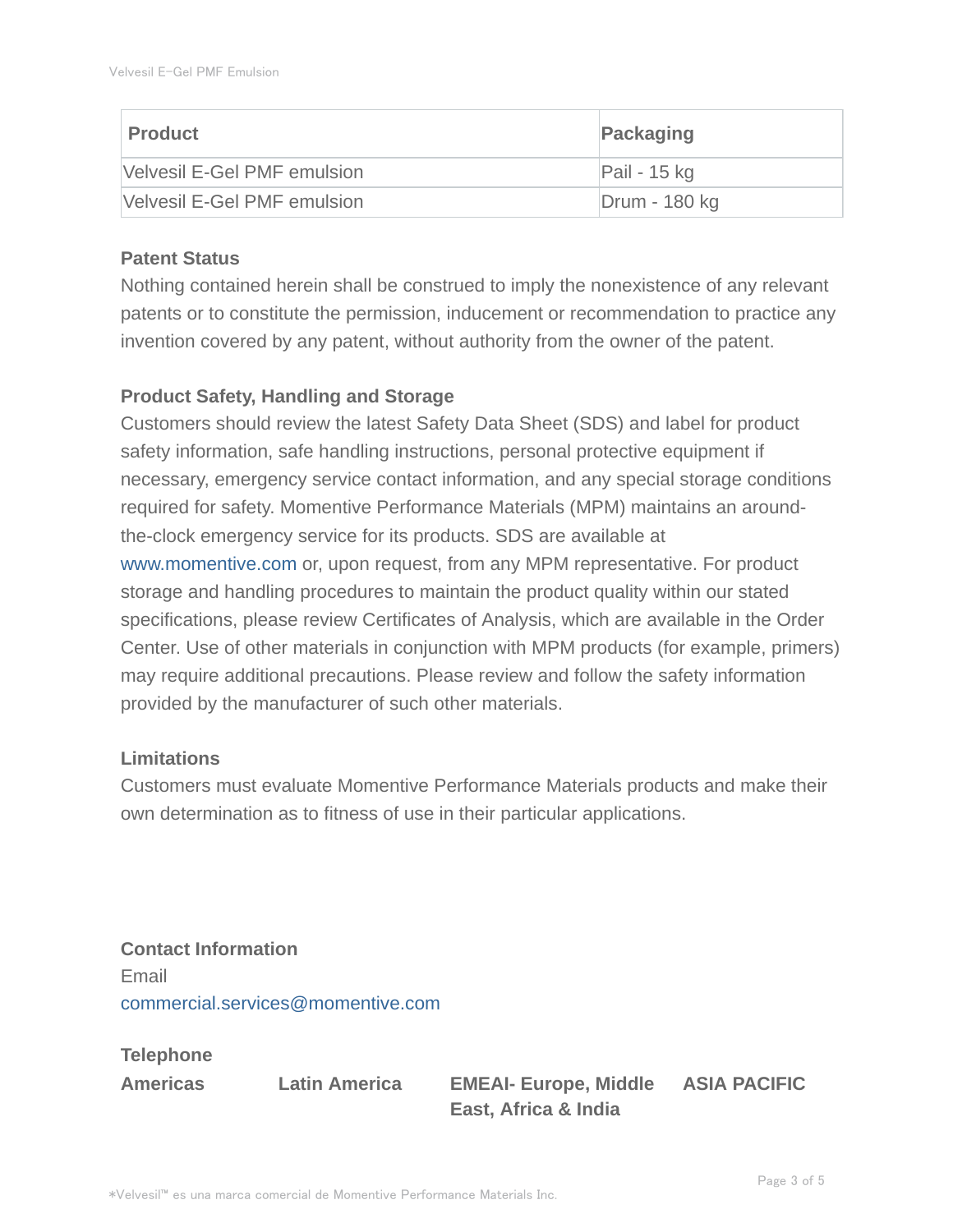| +1 800 295 2392      | <b>Brazil</b>        | <b>Europe</b>             | <b>China</b>     |
|----------------------|----------------------|---------------------------|------------------|
| Toll free*           | +55 11 4534 9650     | +390510924300             | 800 820 0202     |
| +704 805 6946        | <b>Direct Number</b> | Direct number             | Toll free        |
| <b>Direct Number</b> |                      |                           | +86 21 3860 4892 |
|                      |                      |                           | Direct number    |
| *All American        | <b>Mexico</b>        | India, Middle East &      | Japan            |
| countries            | +52 55 2169 7670     | <b>Africa</b>             | +81 3 5544 3111  |
|                      | <b>Direct Number</b> | + 91 44 71212207          | Direct number    |
|                      |                      | Direct number*            |                  |
|                      |                      | *All Middle Eastern       | <b>Korea</b>     |
|                      |                      | countries, Africa, India, | +82 2 6201 4600  |

For literature and technical assistance, visit our website at: www.momentive.com

## **DISCLAIMER:**

**THE MATERIALS, PRODUCTS AND SERVICES OF MOMENTIVE PERFORMANCE MATERIALS INC. AND ITS SUBSIDIARIES AND AFFILIATES (COLLECTIVELY "SUPPLIER"), ARE SOLD SUBJECT TO SUPPLIER'S STANDARD CONDITIONS OF SALE, WHICH ARE INCLUDED IN THE APPLICABLE DISTRIBUTOR OR OTHER SALES AGREEMENT, PRINTED ON THE BACK OF ORDER ACKNOWLEDGMENTS AND INVOICES, AND AVAILABLE UPON REQUEST. ALTHOUGH ANY INFORMATION, RECOMMENDATIONS, OR ADVICE CONTAINED HEREIN IS GIVEN IN GOOD FAITH, SUPPLIER MAKES NO WARRANTY OR GUARANTEE, EXPRESS OR IMPLIED, (i) THAT THE RESULTS DESCRIBED HEREIN WILL BE OBTAINED UNDER END-USE CONDITIONS, OR (ii) AS TO THE EFFECTIVENESS OR SAFETY OF ANY DESIGN INCORPORATING ITS PRODUCTS, MATERIALS, SERVICES, RECOMMENDATIONS OR ADVICE. EXCEPT AS PROVIDED IN SUPPLIER'S STANDARD CONDITIONS OF SALE, SUPPLIER AND ITS REPRESENTATIVES SHALL IN NO EVENT BE RESPONSIBLE FOR ANY LOSS RESULTING FROM ANY USE OF ITS MATERIALS, PRODUCTS OR SERVICES DESCRIBED HEREIN.** Each user bears full responsibility for making its own determination as to the suitability of Supplier's materials, services, recommendations, or advice for its own particular use. Each user must identify and perform all tests and analyses necessary to assure that its finished parts incorporating Supplier's products, materials, or services will be safe and suitable for use under